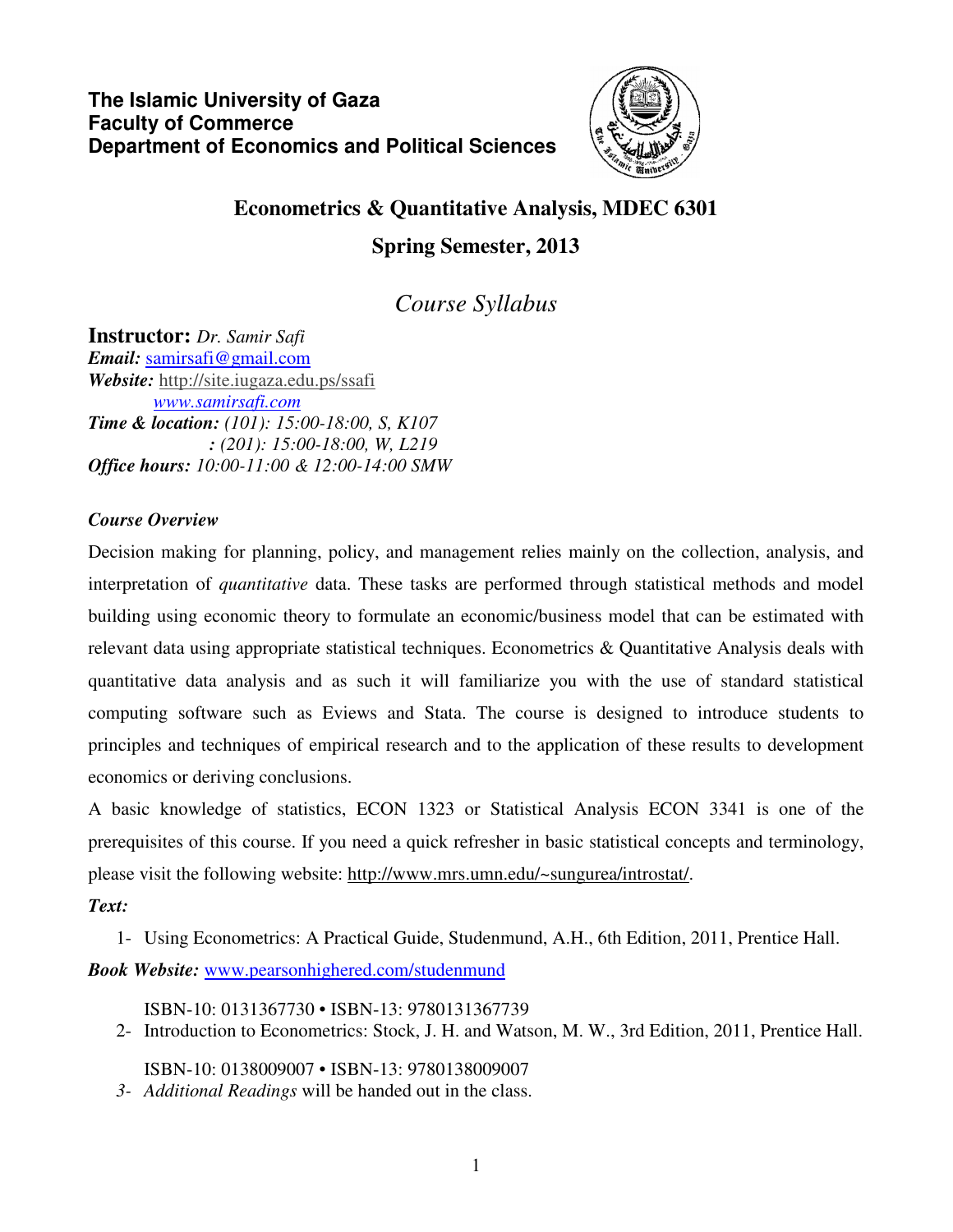#### *Statistical Software Packages:* Eviews and Stata.

#### *Course Objectives*

This course should expand your ability to achieve the following objectives that reflect the broader objectives of the economics discipline:

- Identify types of problems that lend themselves to quantitative analysis, ask
- "researchable" questions, and formulate hypotheses;
- Apply economic theory to formulate statistical models that can be estimated;
- Identify the procedures to test hypotheses (logic, procedure, data);
- Carry out the analysis, understand the meaning of results and their policy implications;
- Present the results to an audiences made up of your peers;
- Evaluate results of research carried out and reported by others; and
- Apply the knowledge acquired to develop and conduct a service learning research project and other research projects.

#### *Course Method:*

The course consists of:

- Lectures and discussions on research methods and econometric procedures;
- Computer Lab sessions which may be held outside of class hours. The times for these labs will be announced a week in advance;
- Creatively solving assigned questions and group exercises;
- Discussions of the service learning project design/research project, its implementation, progress and results.

#### *Homework:*

All class periods will have readings and problems assigned in advance. It is your responsibility to ask questions about the readings and problems you do not understand.

#### *Exams:*

There will be three midterm exams and a final exam for this course. The final exam will be cumulative, with emphasis on the material covered after the midterm exams.

#### *Project:*

There will be two computer projects. You may work in groups of up to 2 on the computer project and turn in one paper with everyone's name on it.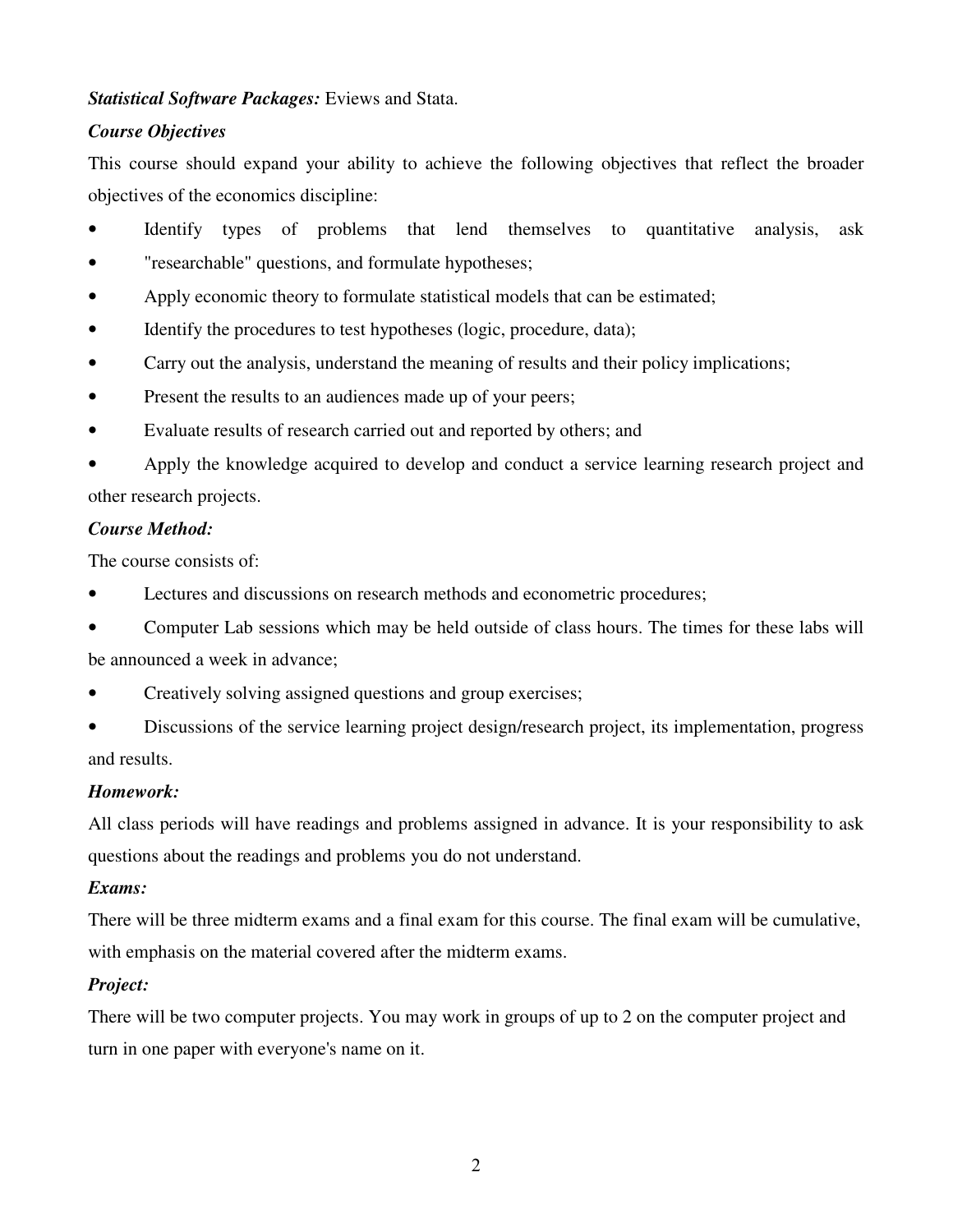# *Attendance:*

Students are expected to attend all classes. It is your responsibility to keep informed of any announcements; e.g., exams dates, and syllabus adjustments.

## *Evaluation Procedure*

Your grade will be determined by your Exams and projects as shown and described below:

#### *Exams*

|                 | Midterm Exam #1 | 15%   | 23/2/2013 |
|-----------------|-----------------|-------|-----------|
|                 | Midterm Exam #2 | 15%   | 23/3/2013 |
|                 | Midterm Exam #3 | 15%   | 20/4/2013 |
|                 | Final Exam      | 45%   | 20/5/2013 |
| <b>Projects</b> |                 |       |           |
|                 | Project #1      | $5\%$ | 27/3/2013 |
|                 | Project #2      | $5\%$ | 15/5/2013 |